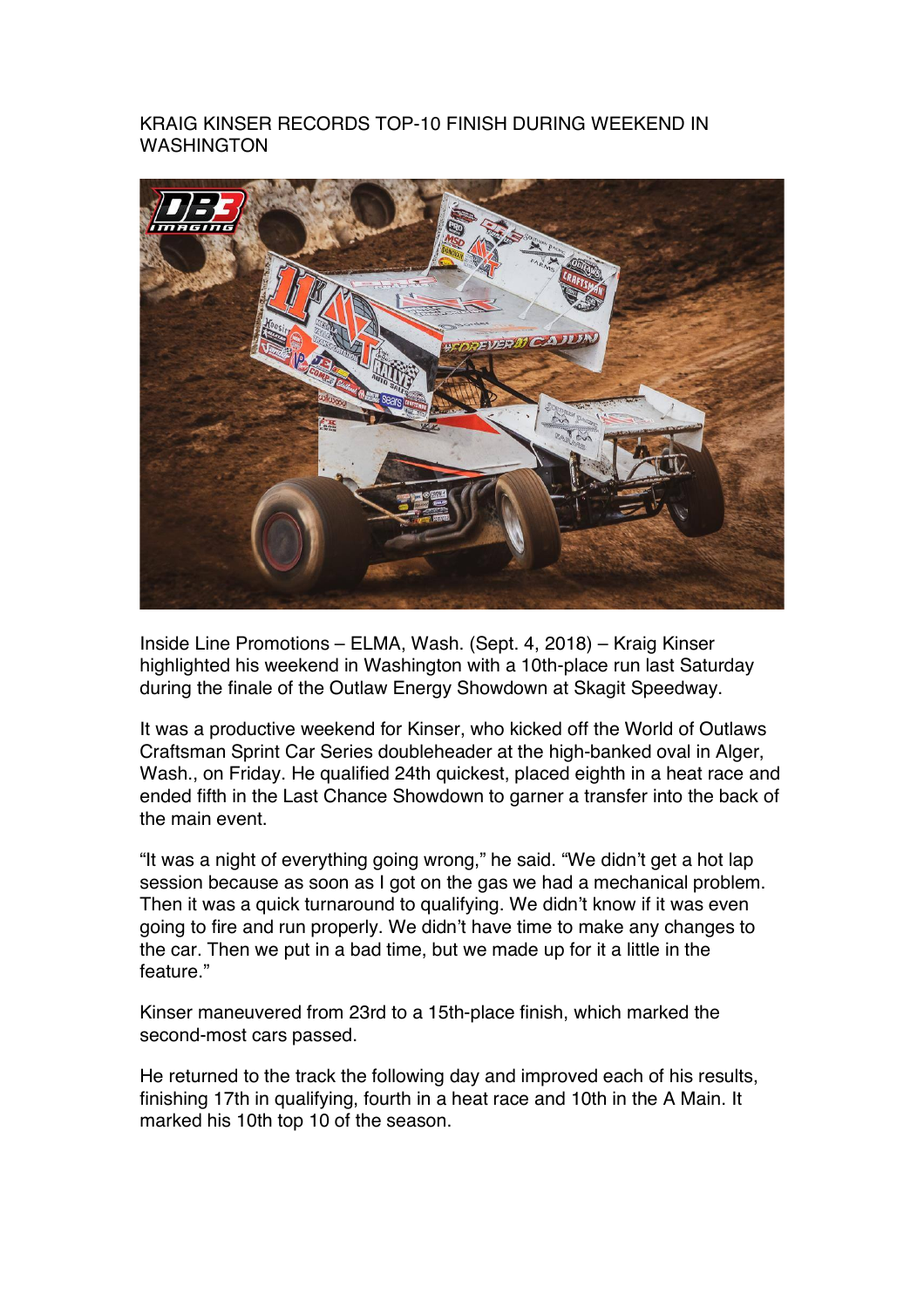"Any time you can rebound a little it feels good," he said. "We wish we could have got a little bit further, but you can't let all those good cars start in front of you and expect to pass a bunch of cars."

The holiday weekend concluded on Monday at Grays Harbor Raceway, where Kinser timed in 16th quickest in qualifying. He then ended sixth in a heat race before advancing from 16th to 11th in the main event.

"We struggled a little in qualifying," he said. "The main was a lot like it was the two nights at Skagit with the top being dominant. We gained a few spots. We just need to start up front a little farther."

Kinser returns to action this Wednesday at Willamette Speedway in Lebanon, Ore., before heading to California for races on Friday and Saturday at Silver Dollar Speedway in Chico, Calif., during the Gold Cup Race of Champions with the World of Outlaws.

QUICK RESULTS –

Aug. 31 – Skagit Speedway in Alger, Wash. – Qualifying: 24; Heat race: 8 (8); B Main: 5 (6); Feature: 15 (23).

Sept. 1 – Skagit Speedway in Alger, Wash. – Qualifying: 17; Heat race: 4 (6); Feature: 10 (11).

Sept. 3 – Grays Harbor Raceway in Elma, Wash. – Qualifying: 16; Heat race: 6 (6); Feature: 11 (16).

SEASON STATS –

56 races, 0 wins, 4 top fives, 10 top 10s, 37 top 15s, 45 top 20s

UP NEXT –

Wednesday at Willamette Speedway in Lebanon, Ore., and Friday and Saturday at Silver Dollar Speedway in Chico, Calif., for the Gold Cup Race of Champions with the World of Outlaws Craftsman Sprint Car Series

 $MFDIA$  LINKS  $-$ 

Website: http://www.SteveKinserRacing.com

Twitter: https://twitter.com/KraigKinser

Facebook: https://www.facebook.com/KraigKinser/

Instagram: https://www.instagram.com/KraigKinserRacing/

SPONSOR SPOTLIGHT – FK Rod Ends